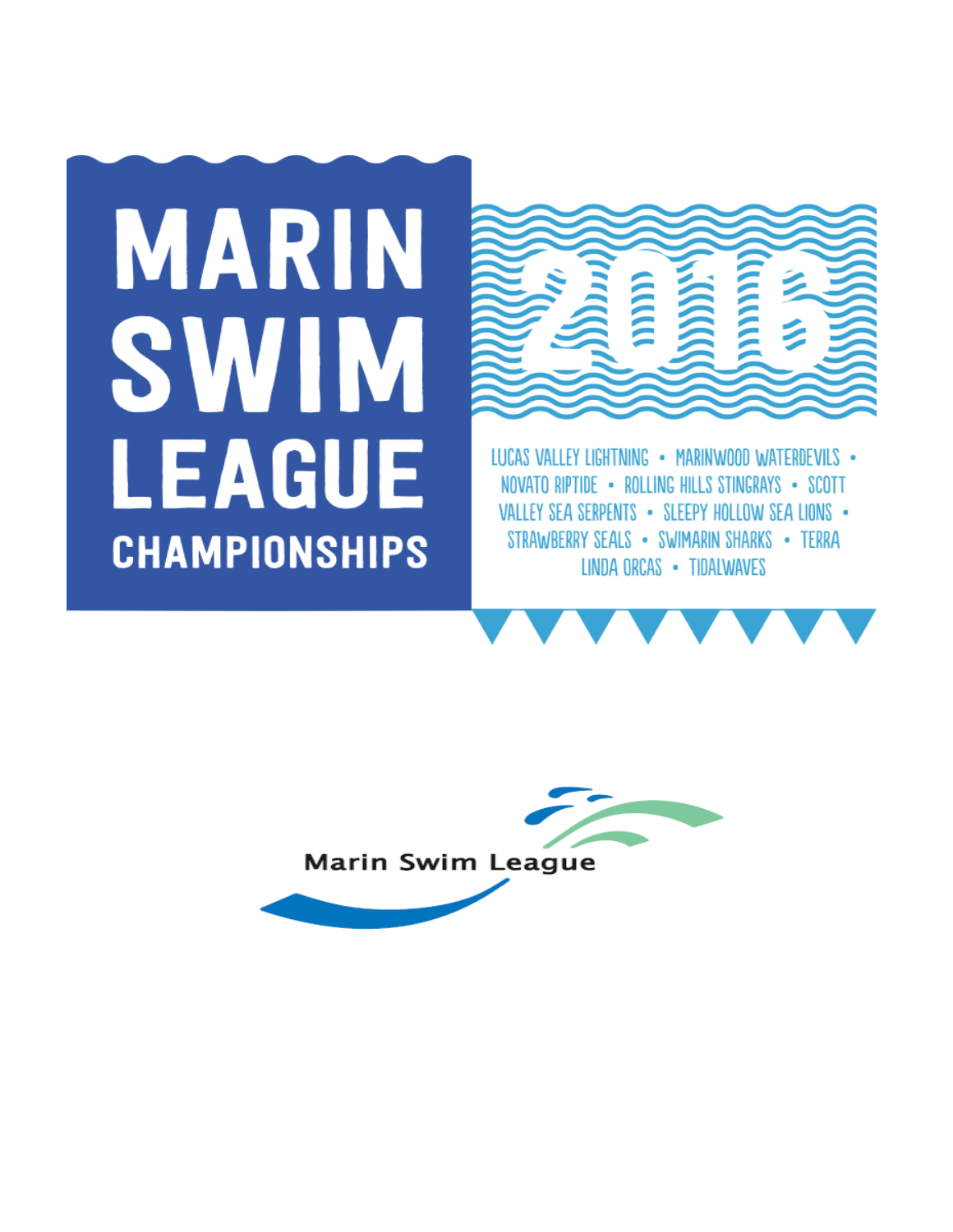# **Briefing to MSL Board & Teams on 2016 MSL Championships**

**Welcome to the MSL CHAMPS meet for 2016. Sleepy Hollow is proud to be the meet host for 2016 and is looking forward to another exciting day of swimming. Thank you for attending this meet and encouraging our young stars. This information package has been designed to provide you with the necessary information to help you maximize your understanding and enjoyment of the CHAMPS meet.**

# 1. **Parking:**

- $\circ$  Parking at IVC will be first come first serve in the visitor parking lots (see diagram below). The MSL has paid IVC for parking at Champs in the designated lots. You do not need to purchase a parking permit from the kiosk on the day of Champs. If the parking is full at IVC, you will need to find parking in the neighborhoods near the entrance of IVC.
- o LOT 1 (near the front of the campus) will be reserved for College of Marin students and NO event parking is allowed. No Parking on INDIAN HILLS ROAD as it is a narrow road and parking there creates a fire hazard.
- o Any car parked in an illegal area (non-marked spot, red zone, motorcycle zone or handicapped parking) is subject to ticketing and/or towing.
- $\circ$  A "Drop Off Zone" will be available for the morning meet only to help families with younger swimmers. There will be two lanes for drop off. Drivers may not get out of their vehicles, so please have swimmers and belongings ready as you approach the Drop Off Zone.
- $\circ$  Chaperones will be available to help bring swimmers and their belongings to their team tent while the driver leaves to park vehicle. PLEASE ENCOURAGE CARPOOLING and/or the use of a bicycle. Drop off, park, walk or bike in. At the end of each meet, please remember you may NOT cross the bridge(s) in a car or other motorized vehicle to pick up your swimmers or belongings.
- o **Fire Road above Pool:** There is no "camping" on the Fire Road. \*\*No tents, coolers, or chairs will be permitted. Standing room only to ensure quick and easy removal should an Emergency Vehicle need to use the road.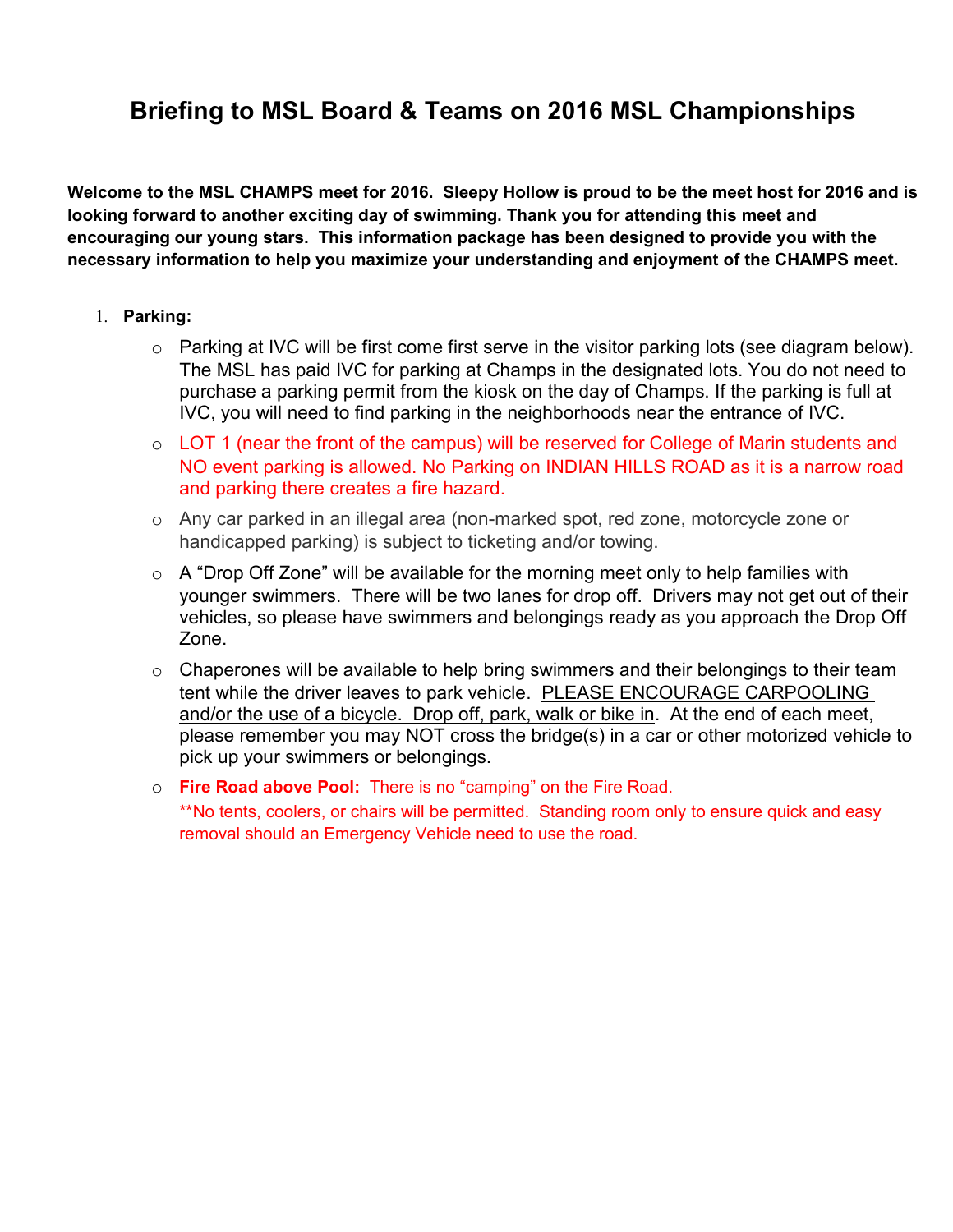# **Indian Valley Campus**

1800 Ignacio Blvd., Novato, CA 94949



# 2. **NO POSTING of team signs and spirit messages**

o \*\*\*Under no circumstances are we allowed to post signs outside the pool area, especially along Ignacio Boulevard and 101 by order of the Novato Police Department. We can post signs on the concrete wall within the pool area, NOT on the glass windows and NO chalk spirit writings are allowed at IVC.

# 3. **SPECTATORS:**

COLLEGE OF

o **Standing spectators will NOT be allowed on the deck area in front of the bleachers** - for the AM meet only. There will be an aisle for walking along the deck in front of the bleachers. This is for spectators to access the bleachers and to move between the deep and shallow ends of the pool. The remaining deck space will be roped off for the 8&Under swimmers – to insure adequate space for fair starts, and to minimize confusion and anxiety for the swimmers.

# 4. **PREPARATION FOR SWIMMING**

- o **All timers, waiting swimmers, and coaches will be required to be behind the blocks** (behind the red line) at the start of each race, on the blocks side of the pool, so that the area between the blocks is clear. This is to minimize confusion (among swimmers and Starters) and to provide the fairest possible start environment.
- o **Fly-over starts will not be used** for either the AM or PM meets. While they can be effective in some meet circumstances, the alternating deep/shallow starts at Champs provides adequate time for swimmers to exit the pool.
- o **8 & Under disqualifications**. S&T Officials will be instructed to write up all 8&Under DQs (since they cannot accurately predict who will be among the 16 scoring swimmers). The respective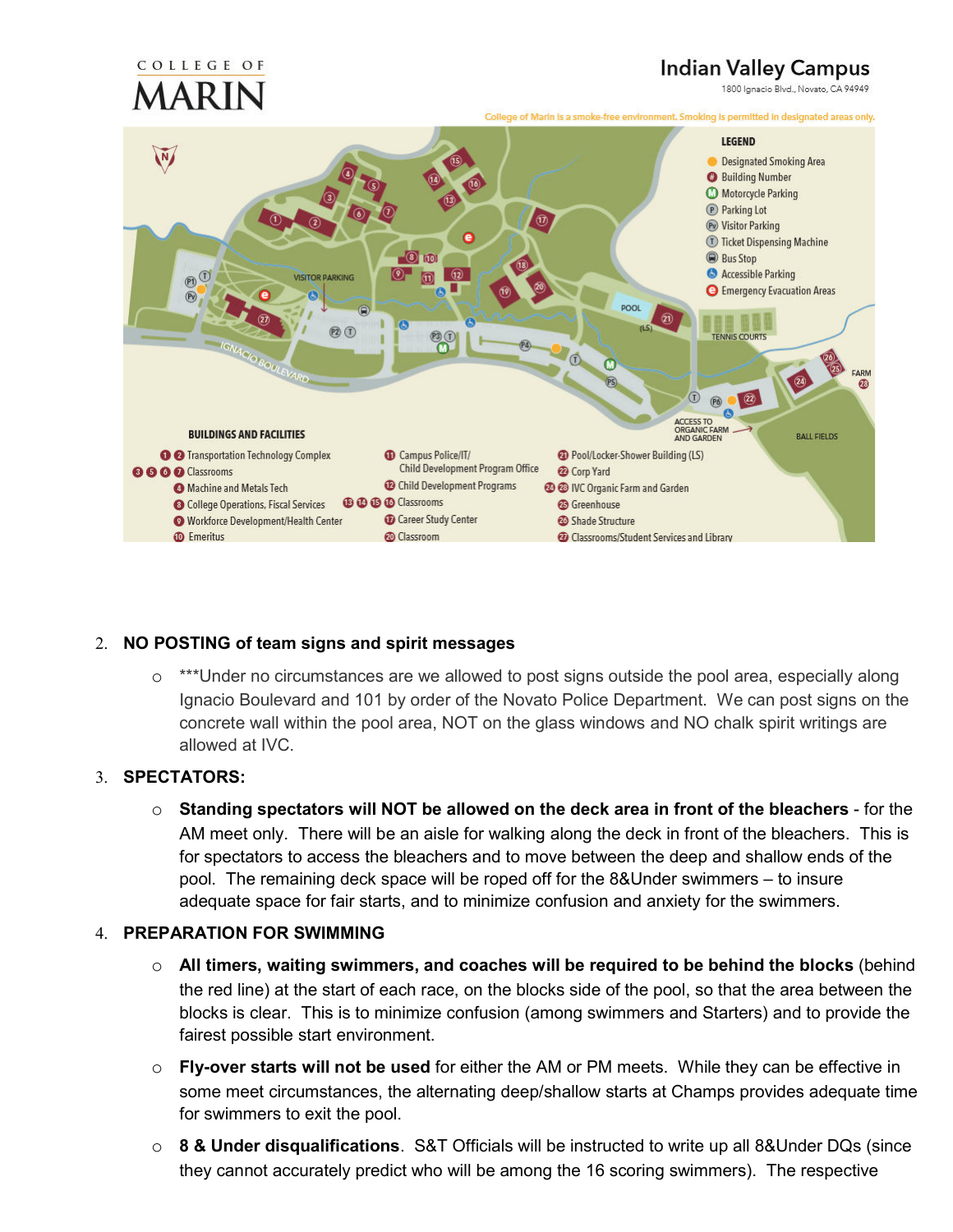Head Referee and Meet Desk will apply the DQs only to the scoring swimmers; according to MSL dual meet rules.

o **Swimwear:** Meet Officials will enforce standing rules on legal swimwear (according to MSL rules, which follow established USA Swimming and FINA standards). Meet Officials will not be imposing restrictions on logos and insignia. There are no documented MSL rules on this, and USA Swimming rules (102.8) on this are rather permissive. Any protests will be handled via the existing MSL procedures. MSL follows USA Swimming rules on swimwear allowed for competition. In brief: All swimsuits shall be made from textile materials (i.e. woven materials, water permeable). For boys, the swimsuit shall not extend above the navel nor below the knees. For girls, the swimsuit shall not cover the neck or extend past the shoulders or below the knee. Swimsuits must comply with FINA swimsuit specifications.

# 5. **MEDICAL RESPONSE PLAN**

 $\circ$  On-call medically trained professionals will be available by cell phone and walkie-talkies throughout the entire meet. Contact information will be posted. The first response to any significant emergency will be to call 911.

# 6. **NATURE, PESTS, AND OUR TENTS**

- o **Rattlesnakes and poison oak** have been reported in the creek area at IVC STAY OUT!
- o **Yellow jackets** have been known to be pests at IVC Be Cautious!
- o **No team tent set-up on the lawn Thurs. night**. Tent set-up is on Fri. or very early Sat.

# 7. **TEAM EQUIPMENT:**

o **Equipment check-in:** Each team will be required to bring equipment to help run this meet. A separate email was already mailed to each team with team equipment assignments. **Drop off of equipment will be Thursday eve, July 7th from 4 pm – 9 pm.** Please **mark every piece** of equipment very clearly to ensure your team gets it back. At the end of the meet every team has a break down crew to assist with the overall take down. It is your responsibility to have people assigned to this who know what is yours and can get back what you brought. After the meet, equipment will be returned to each team's area on the grass.

# 8. **LOST & FOUND**

o Lost & Found will be located at the Apparel/Information tent on the lawn. Contact information, pick-up instructions, and a deadline will be emailed to the teams following Champs. Items not picked up by the deadline will be donated, or tossed out.

# 9. **TEAM PACKETS**

 $\circ$  Each team representative should come to the meet Saturday morning with a check for the Champs meet entrance fees. A separate Champs invoice will be emailed to each team representative during the bye week before Champs. We will give each team its packet which will contain meet info, heat sheets for the coaches, coach food passes, & volunteer name badges. Please be sure that whoever picks up the packet has your check. We will be collecting checks and handing out team packets at the Check-in table at the top of the ramp outside of the pool entrance.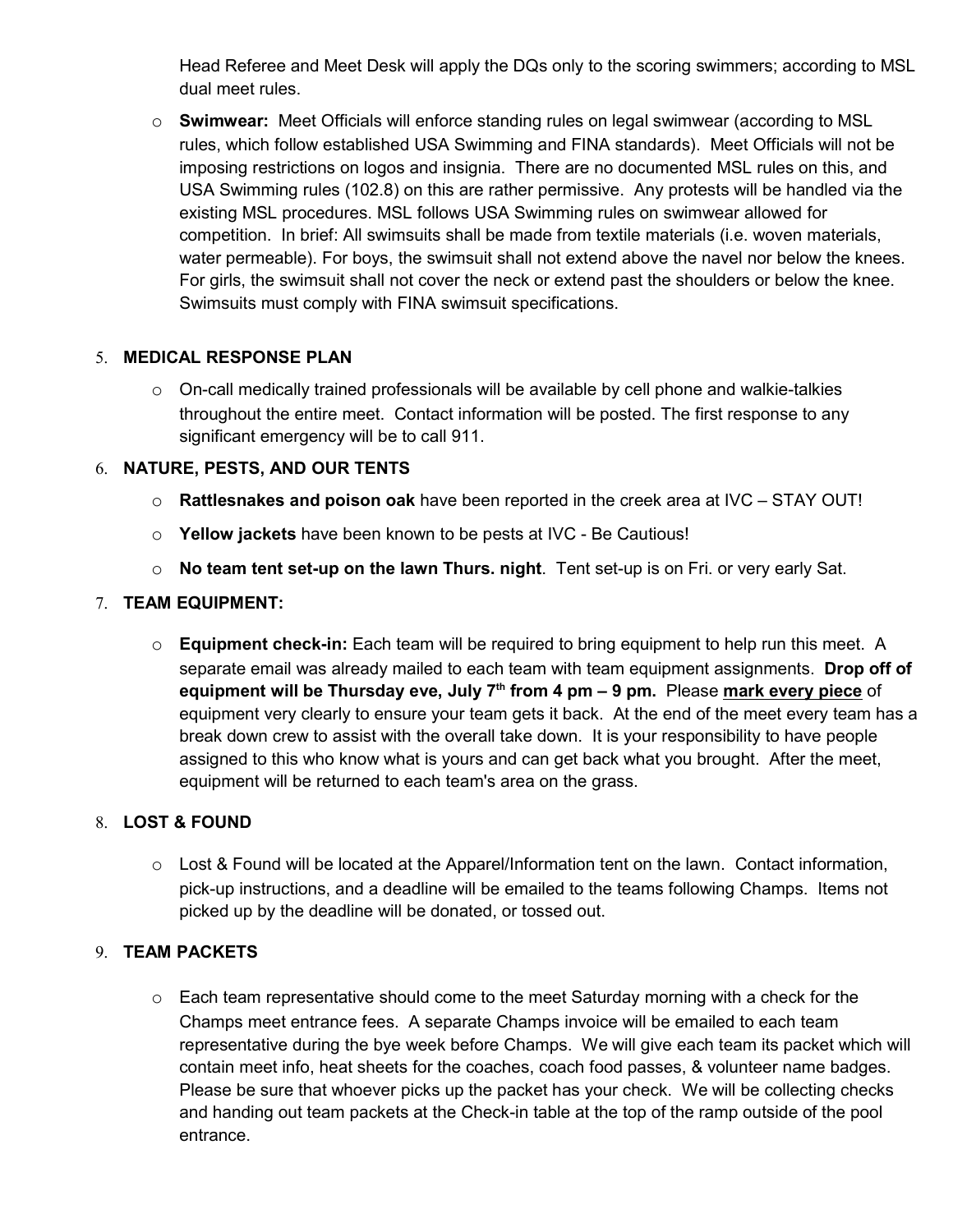# 10. **OUR SEASONED SWIMMERS**

# o **10-Year Swimmers and Graduating Seniors**

Each year, all 10 teams submit a list of their 10-year swimmers and also graduating swimmers for that season. The 10-year swimmer list is simply a list of those who have swum for 10 years with their MSL team. The graduating swimmers list includes a **short** paragraph for each of the swimmers who will be graduating out of the MSL, either because they are 18 or because they are leaving for college after the MSL season is over. It's a nice tradition to acknowledge the swimmers who stayed with their MSL teams throughout their swimming career. Please make sure you get someone on board from your team to make this happen. Submissions should be sent to:

Liz Harges (lizharges@gmail.com) with a header in the email: 10YR SWIMMERS and GRADUATING SENIORS<TEAM NAME>

**Please create an email to send to your families which contains the important info above about parking and any other important info you think they will need from this doc. Below is helpful info you may want to send out also.**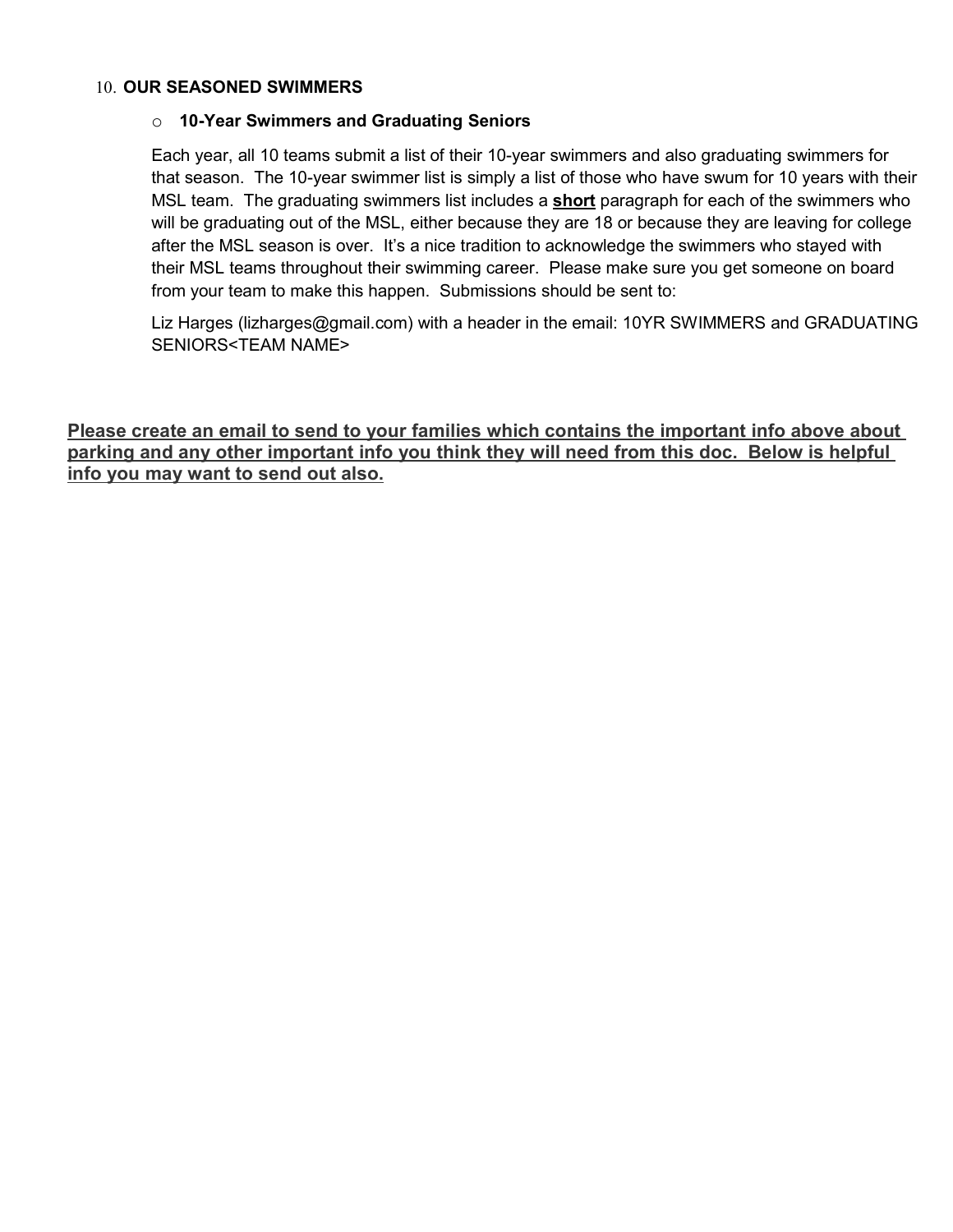# **GENERAL CHAMPS INFO:**

The Championship Swim Meet includes all the swimmers from the ten Marin Swim League Swim teams who come to the IVC Pool to compete. This is scheduled for Saturday, July 9th. 2016. It is run as two meets over the course one day. There is an AM session and a PM session. Scores compiled from both meets = final results at the end of the day and culminate with an awards ceremony.

The heats will progress from slowest to fastest seed times. The fastest heat is the last heat in each age group. The same format will be followed as our dual meets:

# **1. Medley Relays 2. Freestyle 3. Backstroke 4. Breaststroke 5. Butterfly 6. Individual Medley 7. Free Relays**

ATTENTION: No one but swimmers and timers will be permitted behind the starting blocks. NO EXCEPTIONS!

# **MEET PROGRAM**

• **The Morning Program** (10 & Under) - 8 & U Boys and 9 -10 Girls will swim in the Deep end of the pool. 8 & U Girls and 9 -10 Boys will swim in the Shallow end of the pool. All Relays will be swum in the deep end.

# o **8 & Under and 9-10 Warm-Ups**

All 8 & Under & 9-10 swimmers need to be at your Team Tent no later than 6:15 am. Warm-Ups run promptly from 6:30- 7:15 am. Meet begins at 7:30. All Medley Relay Team Members need to be ready, by their lane(s) by 7:15 am.

• **The Afternoon Program** (11 & Up) - 11 -12 Boys & Girls will swim in the Shallow end. The 13 & Up Boys & Girls will swim in the Deep end. All Relays will be swum in the deep end.

# o **11 & Up Warm-Ups**

All 11 & Ups need to be at your Team Tent no later than 12:45 pm. Warm-Ups run promptly from 1:00 - 1:45 pm. Meet begins at 2:00. All Medley Relay Team Members need to be ready, by their lane(s) by 1:45 pm.

# • **Awards:**

- 12:00 noon, the High Point trophies will be given out to the 8&U and 9/10 boy and girl winners of each age group.
- 6:00pm, High Point trophies will be given to the high point winners in 11/12, 13/14 and 15 18 age groups, and top five championship teams.

# o **A Perspective for the Uninitiated**

It helps to know a little about Championships if you've never attended this meet before. It can be confusing. It will be crowded (1400 swimmers, 600 volunteers and lots of spectators).

It's always fun!

# o **TEAM LOCATION:**

o Each team will have a tent on the IVC field. Please keep the area outside your tent area clean**.**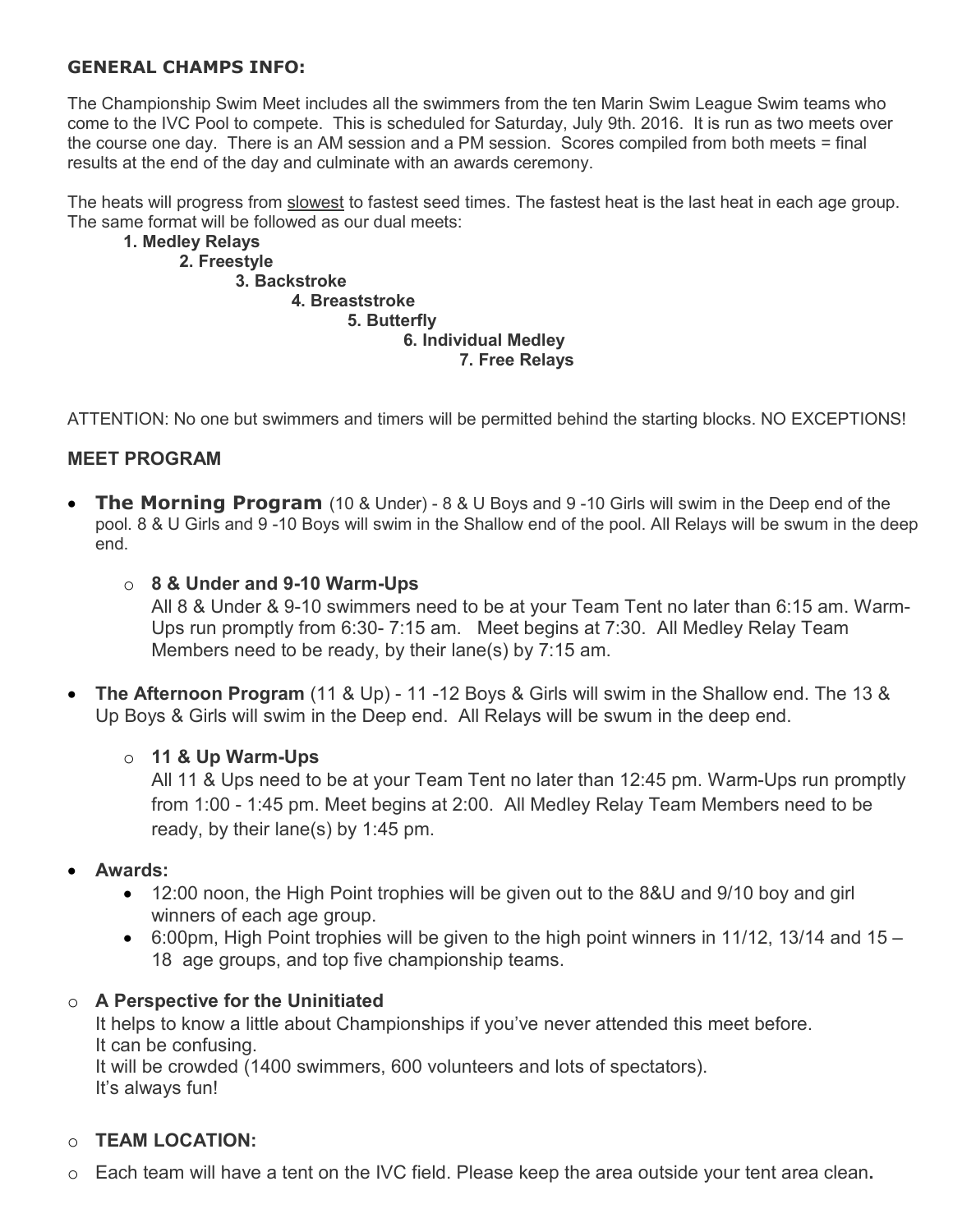# o **BLEACHERS:**

# o **Bleacher Area:** There is no "camping" in the bleachers:

\*\*No reserved seating (unused blankets, towels etc. will be removed). Signs will be placed on the wall above the bleacher area indicating that this is standing room only. Please advise all team members that we want to maximize everyone's enjoyment and viewing pleasure. \*\*No folding chairs

\*\*No tents, coolers etc.

This is important to ensure that there is space for spectators in the bleacher area, since pool deck space will be limited, and roped off, during 8&U events.

# o **8& UNDERS- A NEW EXPERIENCE FOR SWIMMERS AND PARENTS**

- o **Especially for 8 & Under Parents:** 8 & U boys swim in the deep end. The staging (lineup) area for 8 & U boys is the ramp at the deep end of the pool. 8&U girls will swim in the shallow end of the pool. The staging (lineup) area for 8&U girls is the road above the pool near the locker room. Please have your child at his or her line-up area no later than 7:15 am.
- o IT IS YOUR RESPONSIBILITY TO GET YOUR CHILD TO THE LINE UP SPOT. EXPLAIN TO THEM THE IMPORTANCE OF LISTENING TO THE LANE MARSHALS WHO WILL HELP THEM MAKE THEIR RACE!
- o MARSHALS AT THE STAGING AREAS WILL BE LINING UP CHILDREN FROM ALL 10 TEAMS AND WILL NOT KNOW YOUR CHILD!
- o Please help out by writing your child's name in bold black letters on his or her swim cap. **ALSO -WRITE YOUR CHILD'S RACE, LANE AND HEAT NUMBERS ON HIS/HER HAND. "L" for Lane and "H" for heat**
- o If this is your first Championships, you will see that an event this size cannot take place without the cooperation of every parent and swimmer from each of the ten teams in the Marin Swim League.
- o We want to thank all our fabulous parents for their help and support.... See you at Championships.

**Please remember that every swimmer and parent will be representing the Marin Swim League. Good sportsmanship is more important than a win any day!**

|     |          |                |                         |     |           |              |    |            |         | X            |                         |               |              |              |       |   |         |          |    |      |
|-----|----------|----------------|-------------------------|-----|-----------|--------------|----|------------|---------|--------------|-------------------------|---------------|--------------|--------------|-------|---|---------|----------|----|------|
|     |          |                |                         |     |           |              |    |            |         | X            |                         |               |              |              |       |   |         |          |    |      |
|     |          |                |                         |     |           |              |    |            |         | X            |                         |               |              |              |       |   |         |          |    |      |
|     |          |                |                         |     |           |              |    |            |         | X            |                         |               |              |              |       |   |         |          |    |      |
| SI. | -SI      |                |                         |     |           |              |    |            |         | x            |                         |               |              |              |       |   |         |          |    |      |
| e   | e        |                |                         |     |           |              |    |            |         | x            |                         |               |              |              |       |   |         |          |    |      |
| e   | e        | M              | M                       | R   | R         |              |    |            |         | X            |                         |               |              |              |       |   |         |          |    |      |
| p   | p        | ar             | ar                      | ol  | ol        |              |    |            |         |              | St St S S X Lu Lu       |               |              |              |       |   |         | Sc Sc Ti |    | - Ti |
| y.  | <b>V</b> | in             | in                      | li. | -li       | ra           | ra | wi         | wi X    |              | ca ca                   |               |              |              |       |   |         | ot ot d  |    | d    |
| H.  | H        | W              | W                       | n   | n         | W            | W  | m          | m       | $\mathsf{X}$ | $S_S$                   |               | N.           | N,           |       |   | t t     |          | al | al   |
| ol  | ol       | $\mathbf{o}$   | $\mathbf{o}$            | g   | g         | $\mathsf{b}$ | b  | M          | M       | $\mathsf{X}$ | $\vee$                  | V             | $\mathsf{o}$ | $\mathsf{o}$ | O     | O | V       | $\vee$   | W  | W    |
|     |          |                |                         |     |           |              |    |            |         |              |                         |               |              |              |       |   |         |          |    |      |
| lo  | lo       | $\overline{O}$ | $\overline{\mathbf{0}}$ | Hi  | Hi        | er           |    | er ar ar X |         |              |                         | all all va va |              |              | rc rc |   | all all |          | av | av   |
| w   | W        | d              | d                       | lls | lls ry ry |              |    |            | in in X |              | ey ey to to as as ey ey |               |              |              |       |   |         |          | es | es   |

# Warm up lane assignments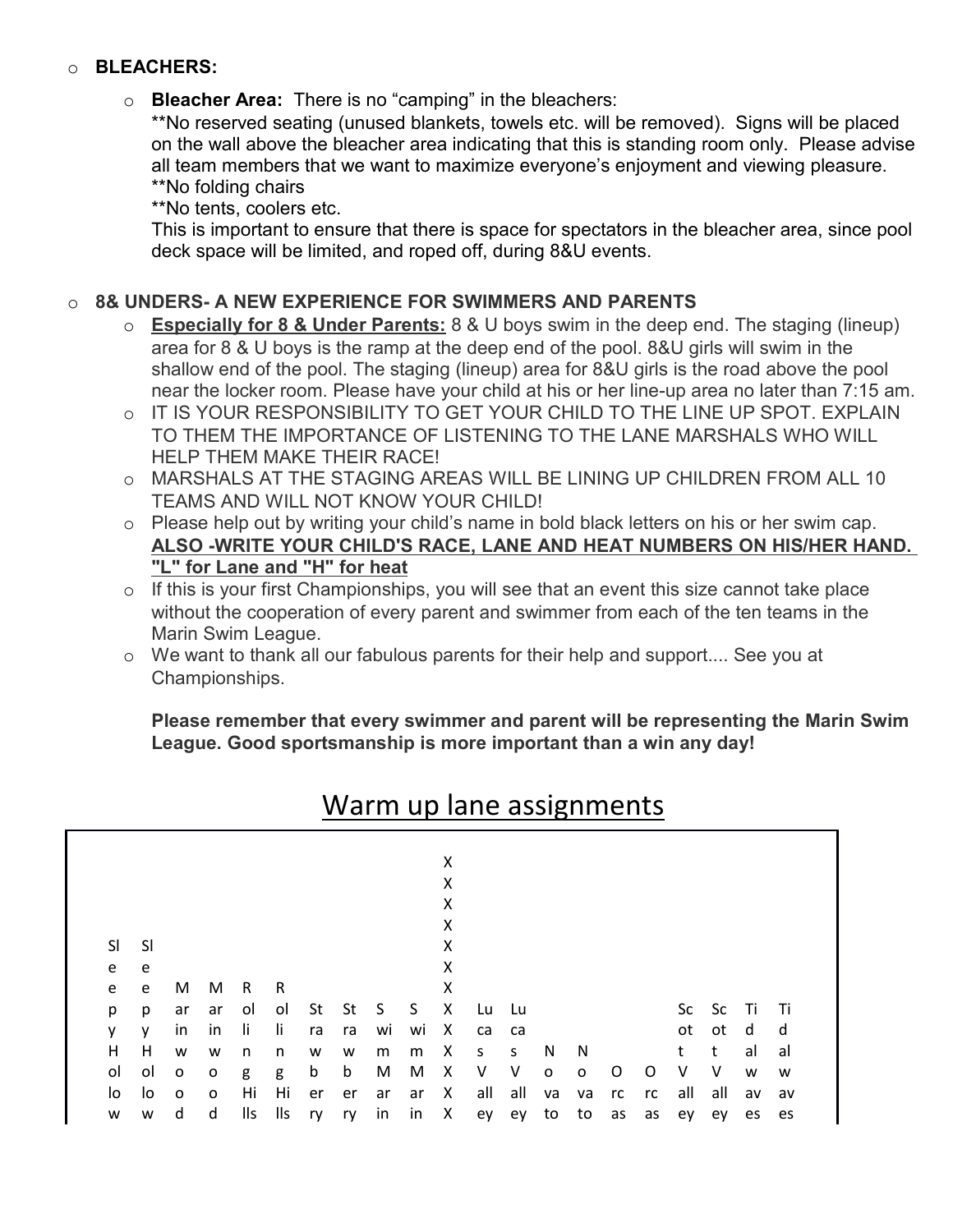|   |              |   |   |   |   |   |   |   |   |   | 0 |   |   |   |   |   |   |   |   |              |                 |                |
|---|--------------|---|---|---|---|---|---|---|---|---|---|---|---|---|---|---|---|---|---|--------------|-----------------|----------------|
|   |              |   |   |   |   |   |   |   |   |   | X |   |   |   |   |   |   |   |   |              |                 |                |
|   |              |   |   |   |   |   |   |   |   |   | X |   |   |   |   |   |   |   |   |              |                 |                |
|   |              |   |   |   |   |   |   |   |   |   | X |   |   |   |   |   |   |   |   |              |                 |                |
| D | G            |   |   |   |   |   |   |   |   |   | X |   |   |   |   |   |   |   |   |              | G               | Sh             |
| e | ut           |   |   |   |   |   |   |   |   |   | X |   |   |   |   |   |   |   |   |              | ut              | all            |
| e | te           |   |   |   |   |   |   |   |   |   | X |   |   |   |   |   |   |   |   |              | te              | $\overline{0}$ |
| р | $\mathsf{r}$ |   |   |   |   |   |   |   |   |   | X |   |   |   |   |   |   |   |   |              | $r_{\parallel}$ | W              |
| E | La           |   |   |   |   |   |   |   |   |   | X |   |   |   |   |   |   |   |   |              | La              | $\mathsf E$    |
| n | n            |   |   |   |   |   |   |   |   |   | X |   |   |   |   |   |   |   |   |              | n               | n              |
| d | ${\bf e}$    | 9 | 8 | 7 | 6 | 5 | 4 | 3 | 2 | 1 | X | 9 | 8 | 7 | 6 | 5 | 4 | 3 | 2 | $\mathbf{1}$ | e               | d              |

# **Facilities Contact List**

| <b>CONTACT</b>                             | <b>ROLE</b>                           | <b>PHONE</b>                       | <b>SCHEDULE</b>                                |
|--------------------------------------------|---------------------------------------|------------------------------------|------------------------------------------------|
| <b>TOM EVERS</b>                           | Pool Manager                          | 902-0064 (cell)                    | On and off AM/PM                               |
| <b>TRACY THOMAS</b>                        | Pool Supervisor                       | 747-0605 (cell)                    | All day                                        |
| <b>CAMPUS</b><br><b>POLICE</b>             |                                       |                                    |                                                |
| <b>DISPATCH</b>                            | Dispatch                              | 485-9696                           | 24 hours and emergencies                       |
| <b>MARCO MINOIA</b>                        | <b>Campus Police</b>                  | 747-0663 (cell)<br>485-9455 (desk) | All day                                        |
| <b>TODD KIDDER</b>                         | <b>Campus Police Sergeant</b>         | 747-0651 (cell)                    | emergency contact only                         |
| <b>GREG NELSON</b>                         | <b>COM Parking Waiver</b>             |                                    | gnelson@marin.edu                              |
| <b>ELI GOODSELL</b>                        | <b>Conservation Corp</b>              | 707-303-3069                       | recycle@ccnorthbay.org                         |
| <b>JOHN SINGER</b>                         | <b>Communication Radio Rental</b>     | 650-367-1992                       |                                                |
| <b>ROLLING HILLS</b><br><b>SNACK BAR</b>   | Jennifer Emery<br>Jen Carlomagno      | 246-1722<br>377-5153               | jencemery@gmail.com<br>jencarlomagno@gmail.com |
| <b>BESSIE</b><br>THE RATTO<br><b>GROUP</b> | Debris Boxes<br><b>Recycling Cans</b> | 707-585-5273                       |                                                |

# **SLEEPY HOLLOW Contact List**

| <b>Meet Host {Sleepy Hollow} Contact Information</b><br>415 (unless<br>otherwise stated) |                         |                  |                              |  |  |  |  |
|------------------------------------------------------------------------------------------|-------------------------|------------------|------------------------------|--|--|--|--|
| Contact                                                                                  | <b>Role</b>             | <b>CELL ONLY</b> | E-Mail                       |  |  |  |  |
| Amy Tarantino                                                                            | <b>Champs Director</b>  | 505-6393         | amy.tarantino@comcast.net    |  |  |  |  |
| Laura Woodhead                                                                           | <b>Champs Director</b>  | 370-3215         | laura@thewoodheads.net       |  |  |  |  |
| Marla Murphy                                                                             | Awards                  | 307-8588         | mmurphy@forgesponsorship.com |  |  |  |  |
| Mandy Tachiki                                                                            |                         | 465-5478         | mandytachiki@yahoo.com       |  |  |  |  |
| Sue Long                                                                                 | <b>Champs Wearables</b> | 630-0198         | suzannelong@gmail.com        |  |  |  |  |
| Whitney Wyatt                                                                            | Equipment/Facilities    | 577-3999         | whitwyatt@comcast.net        |  |  |  |  |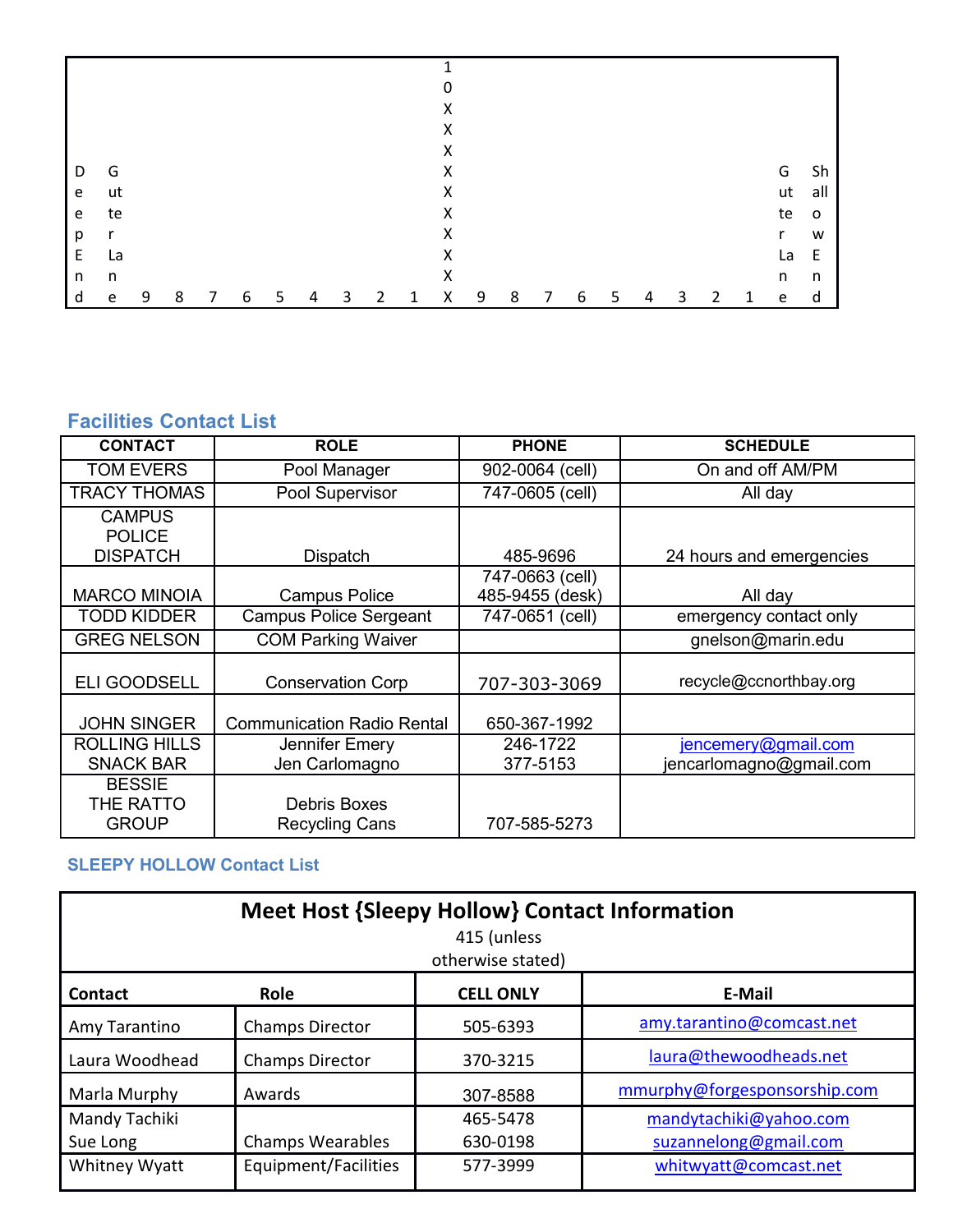| Craig Dow                                       |                       | 497-7823 | craig.dow1@gmail.com    |  |  |  |
|-------------------------------------------------|-----------------------|----------|-------------------------|--|--|--|
| Jeanine Dixon                                   | Parking/Drop Off      | 488-7721 | jrdixon@comcast.net     |  |  |  |
| Thad Reichley                                   | Zone                  | 775-1888 | thadreichley@yahoo.com  |  |  |  |
|                                                 | Meet Volunteer        |          | jford156@gmail.com      |  |  |  |
| Judy Ford                                       | Coordinator           | 602-8648 |                         |  |  |  |
| Jeanine Dixon                                   | Treasurer             | 488-7721 | jrdixon@comcast.net     |  |  |  |
| Joe Loll                                        | <b>Tech Team Lead</b> | 250-4400 | joeloll@gmail.com       |  |  |  |
| Meghan Chatard                                  | President             | 516-4543 | presidentSHST@gmail.com |  |  |  |
|                                                 | 10 year/Senior        |          |                         |  |  |  |
| Liz Harges                                      | Swimmers              | 717-3972 | lizhargess@gmail.com    |  |  |  |
| College of Marin IVC POOL: Site Layout & Set Up |                       |          |                         |  |  |  |

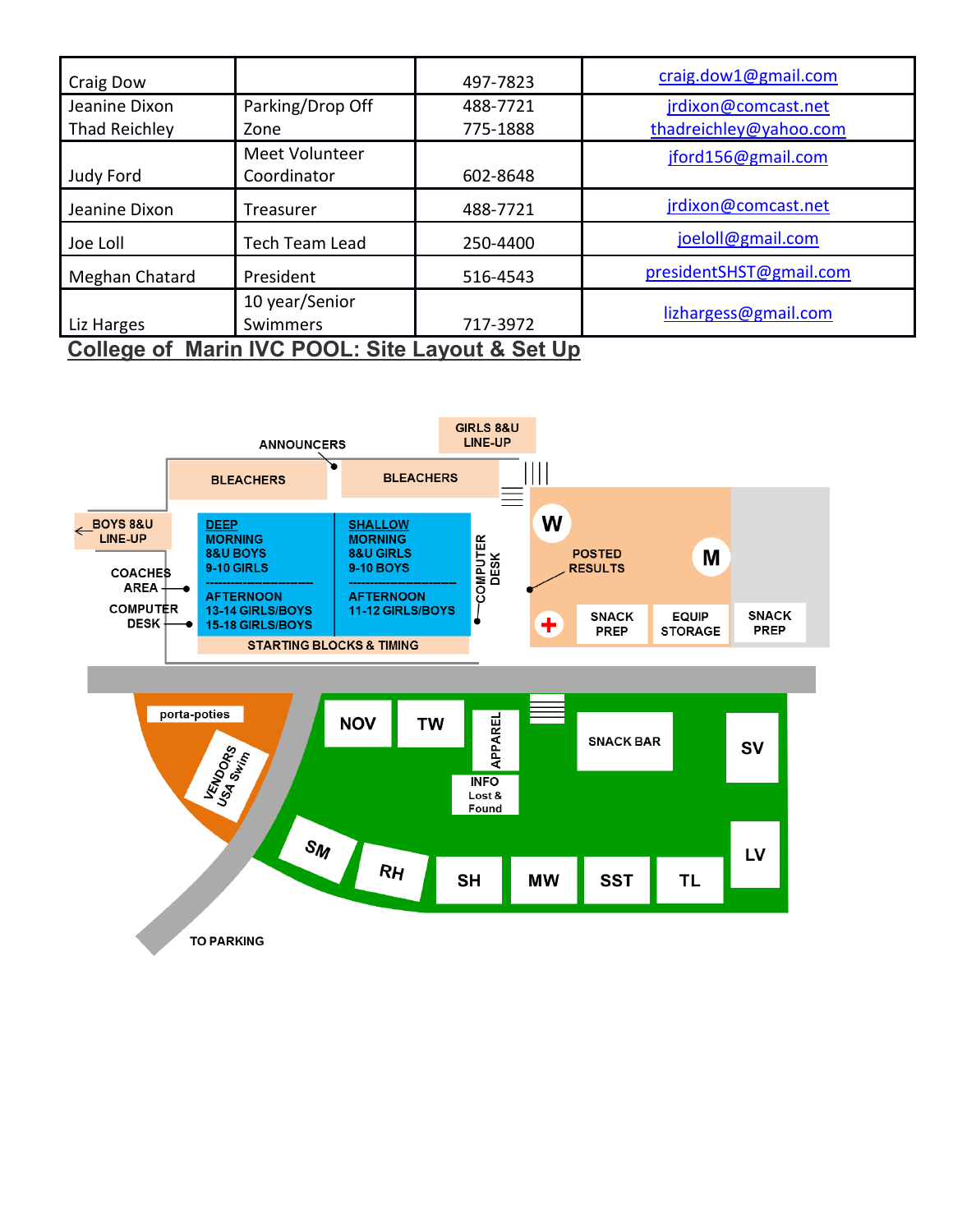# **2016 CHAMPS SCHEDULE OF EVENTS**

# **Start Time of Events (times are approximate only) SWIMMERS: Please check-in with your team/coach at least – 60 mins. before each event**

# Morning Program (10 & Under) **Afternoon Program (11 &**

# Up)

| <b>TIME</b>    | <b>AM</b>                 | AM                         | <b>TIME</b>    | <b>PM</b>                | <b>PM</b>                 |
|----------------|---------------------------|----------------------------|----------------|--------------------------|---------------------------|
|                | <b>SHALLOW END</b>        | <b>DEEP END</b>            |                | <b>SHALLOW END</b>       | <b>DEEP END</b>           |
| 6:30           |                           |                            | 1:00           |                          |                           |
| T <sub>0</sub> | <b>WARM UP</b>            | <b>WARM UP</b>             | T <sub>O</sub> | <b>WARM UP</b>           | <b>WARM UP</b>            |
| 7:15           |                           |                            | 1:45           |                          |                           |
| 7:30           |                           | <b>MIXED MEDLEY</b>        | 2:00           |                          | <b>MIXED MEDLEY</b>       |
|                |                           | <b>RELAY</b>               |                |                          | <b>RELAY</b>              |
|                |                           | <b>8&amp;U</b>             |                |                          | $11 - 12$                 |
|                |                           | $9-10$                     |                |                          | $13 - 14$                 |
|                |                           |                            |                |                          | $15 - 18$                 |
|                |                           |                            |                |                          |                           |
|                |                           |                            |                |                          | <b>GIRLS 13/14 FREE</b>   |
|                | <b>GIRLS 8&amp;U FREE</b> | <b>BOYS 8&amp;U FREE</b>   |                | <b>GIRLS 11/12 FREE</b>  | <b>BOYS 13/14 FREE</b>    |
|                | <b>BOYS 9/10 FREE</b>     | <b>GIRLS 9/10 FREE</b>     |                | <b>BOYS 11/12 FREE</b>   | <b>GIRLS 15-18 FREE</b>   |
| ~27:45         |                           |                            | ~2:15          |                          | <b>BOYS 15-18 FREE</b>    |
|                | <b>GIRLS 8&amp;U BACK</b> | <b>BOYS 8&amp;U BACK</b>   |                | <b>GIRLS 11/12 BACK</b>  |                           |
|                | <b>BOYS 9/10</b>          | <b>GIRLS 9/10 BACK</b>     |                | <b>BOYS 11/12 BACK</b>   | <b>GIRLS 13/14 BACK</b>   |
|                | <b>BACK</b>               |                            |                |                          | <b>BOYS 13/14 BACK</b>    |
|                |                           |                            |                |                          | <b>GIRLS 15-18 BACK</b>   |
|                |                           |                            |                |                          | <b>BOYS 15-18 BACK</b>    |
|                |                           |                            |                |                          |                           |
| $10$ min       | <b>***BREAK***</b>        | <b>***BREAK***</b>         | 10             | <b>***BREAK***</b>       | <b>***BREAK***</b>        |
|                |                           |                            | min            |                          |                           |
|                |                           |                            |                |                          |                           |
|                | <b>GIRLS 8&amp;U</b>      | <b>BOYS 8&amp;U BREAST</b> |                | <b>GIRLS 11/12</b>       | <b>GIRLS 13/14 BREAST</b> |
|                | <b>BREAST</b>             | <b>GIRLS 9/10</b>          |                | <b>BREAST</b>            | <b>BOYS 13/14 BREAST</b>  |
| ~10:00         | <b>BOYS 9/10</b>          | <b>BREAST</b>              | ~23:30         | <b>BOYS 11/12 BREAST</b> | <b>GIRLS 15-18 BREAST</b> |
|                | <b>BREAST</b>             |                            |                |                          | <b>BOYS 15-18 BREAST</b>  |
|                |                           | <b>BOYS 8&amp;U FLY</b>    |                | <b>GIRLS 11/12 FLY</b>   |                           |
|                | <b>GIRLS 8&amp;U FLY</b>  | <b>GIRLS 9/10 FLY</b>      |                | <b>BOYS 11/12 FLY</b>    | <b>GIRLS 13/14 FLY</b>    |
|                | <b>BOYS 9/10 FLY</b>      |                            |                |                          | <b>BOYS 13/14 FLY</b>     |
|                |                           |                            |                |                          | <b>GIRLS 15-18 FLY</b>    |
|                |                           |                            |                |                          | <b>BOYS 15-18 FLY</b>     |
|                |                           |                            |                |                          | <b>GIRLS 13/14 IM</b>     |
| ~11:00         | <b>GIRLS 8&amp;U IM</b>   | <b>BOYS 8&amp;U IM</b>     | ~1.30          | <b>GIRLS 11/12 IM</b>    | <b>BOYS 13/14 IM</b>      |
|                | <b>BOYS 9/10 IM</b>       | <b>GIRLS 9/10 IM</b>       |                | <b>BOYS 11/12 IM</b>     | <b>GIRLS 15-18 IM</b>     |
|                |                           |                            |                |                          | <b>BOYS 15-18 IM</b>      |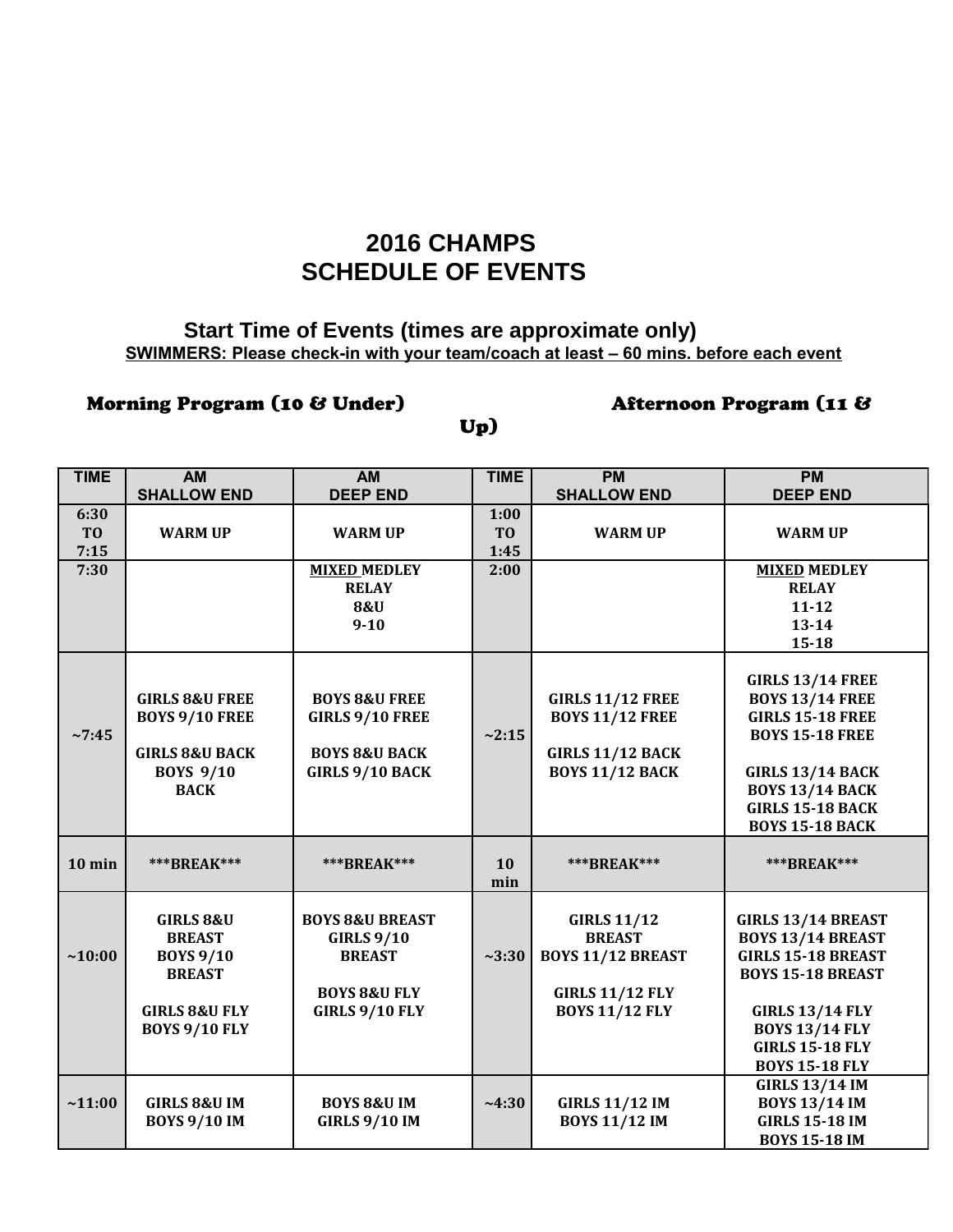| $\sim 11:30$    |                                        | <b>MIXED FREE</b><br><b>RELAY</b><br><b>8&amp;U</b><br>$9 - 10$ | ~5:00             |                                                                         | <b>MIXED FREE RELAY</b><br>$11 - 12$<br>$13 - 14$<br>$15 - 18$ |
|-----------------|----------------------------------------|-----------------------------------------------------------------|-------------------|-------------------------------------------------------------------------|----------------------------------------------------------------|
| 12:00<br>  Noon | 8&U and 9-10<br><b>AWARDS CEREMONY</b> |                                                                 | 5:45<br><b>PM</b> | 11-12, 13-14, 15-18<br><b>&amp; FULL TEAM</b><br><b>AWARDS CEREMONY</b> |                                                                |

NOTE: The pool is closed from 11:45-12:45 during the change-over from AM to PM meet.

\*\*\*Shift change at break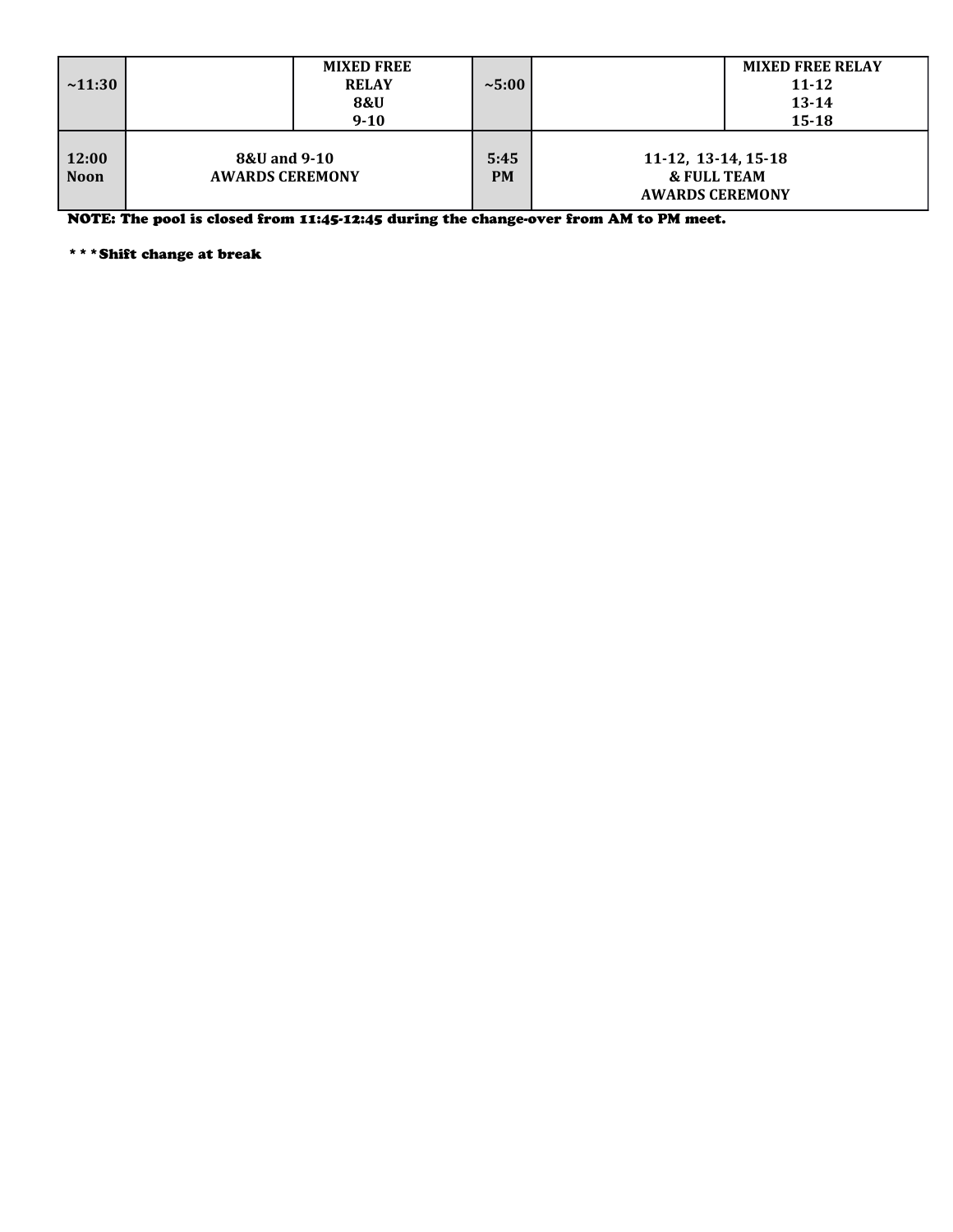# Volunteers

**Deadline to get all volunteer info entered into spreadsheet is Friday, July 1st. The volunteer list has already been sent out to all team presidents and MSL team reps. A separate email to each team was already mailed assigning volunteers to each team. Below is a description of the key jobs and their responsibilities.** 

# **1. Head Referees**

With the Meet Director(s), the Referee(s) presides over the meet with Assistant Referees, Stroke & Turn Judges, Announcers, Starters and all Head Coaches. Officiates the meet and arbitrates disputes. Experience required.

The Assistant Referee organizes all S&T Judges, Relay Exchange Judges, and Runners, attends Referee's Meeting and reviews all deck assignments. Experience required.

Head Referee and Assistant Referee focus on officiating. Meet Directors will coordinate the operation of the meet, communicating directly with the Announcer, Starter, and officials on the other side of the pool to ensure smooth transitions between the deep and shallow ends of the pool.

# 2. **Starters**

The Starters attend the Referee meeting. Starters begin each race and call false starts. One starter system will be set up on each end on the bleacher side, positioned 10 yards down so that swimmers and timers in the farthest lanes can see/hear clearly. A second starter system is set up on the blocks side, positioned 10 yards down to keep the starter blast away from the desk volunteers. The extra system on deck provides backup if necessary.

| <b>Sequence</b>                                   | <b>Example</b>                                                                           | <b>Comments</b>                                                                                                                                                                                   |  |  |  |
|---------------------------------------------------|------------------------------------------------------------------------------------------|---------------------------------------------------------------------------------------------------------------------------------------------------------------------------------------------------|--|--|--|
| <b>Announce Next Heat</b>                         | "Next up, Heat #4"                                                                       | Announce as soon as previous<br>heat touches                                                                                                                                                      |  |  |  |
|                                                   |                                                                                          | Call heat to the blocks (or in the<br>water) as soon as possible - even<br>as previous heat is getting out of<br>the pool                                                                         |  |  |  |
| Call Heat to Blocks<br>(into pool for backstroke) | "Heat #4 swimmers please<br>step up on the blocks"<br>"Heat #4 swimmers in the<br>water" | This keeps the meet moving,<br>focuses the attention of the<br>swimmers, and gives them<br>sufficient time on the blocks.<br>Many adjust goggles, caps etc.<br>only after they are on the blocks. |  |  |  |
|                                                   |                                                                                          | Look for indicator light on<br>scoreboard, or sign from Desk that<br>Colorado is set.                                                                                                             |  |  |  |
| Repeat call<br>to swimmers and judges             | "Heat #4 (50 yd. freestyle)"<br>"Timers and Judges Ready"                                | Raised hand indicates that you<br>are starting                                                                                                                                                    |  |  |  |
| <b>Start</b>                                      | "Swimmers take your marks"                                                               |                                                                                                                                                                                                   |  |  |  |

• Develop your own pattern or style, but try to be consistent over the course of the meet. Swimmers quickly learn what to expect, and will anticipate the same instruction sequence for the next event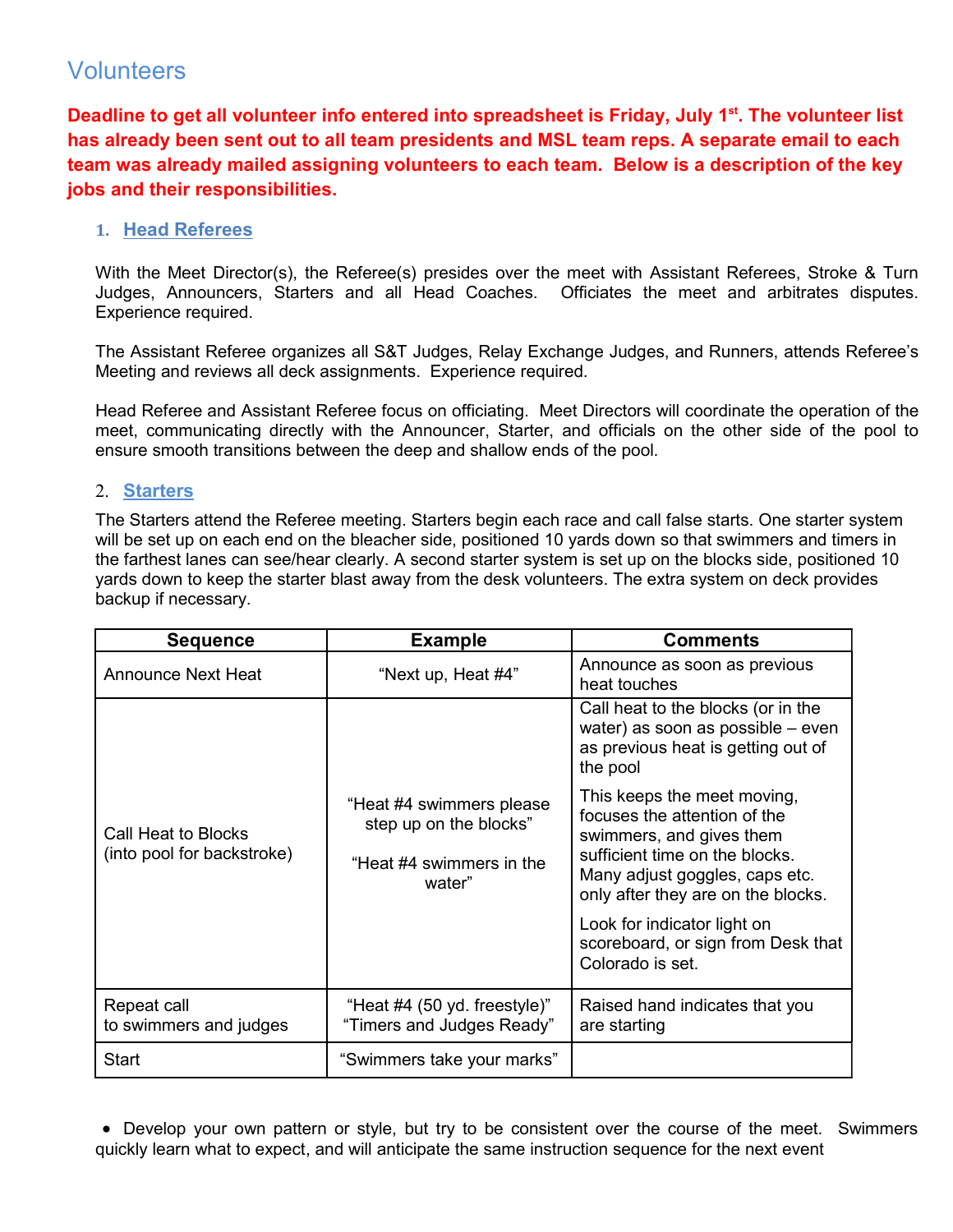• Keep commands sharp and even-toned. Leave a break after the "marks" command to allow swimmers time to come down and hold. Don't let the "marks" command blur into the actual start signal.

• Don't let one swimmer control the start by being too slow to come down and hold. If necessary, stand the swimmers up (e.g. "swimmers please stand up"). Give explicit instructions to the swimmer at issue (e.g. "lane #4, please come down on my command" or "lane 5, can you hear me?")

• How long to hold? Just long enough to ensure that all swimmers are still.

• Soft focus, or focus at a distance to see all the lanes at once using peripheral vision. Don't focus on individual lanes, or try to scan the lanes.

• False starts. This should be quick, otherwise the swimmers may not hear the false start signal. This will become instinctive to the point that you will be able to react even before the swimmers enter the water.

• First false start is called on an individual swimmer, and must be announced (e.g. "one false start on lane #7") and verified with the referee. Second false start results in D.Q.

• Backstroke. Feet must be below the top of the gutter on the start. You may need to give explicit instructions to the swimmer at issue.

# **3. Stroke & Turn and Relay Judges**

Four judges at each end of the pool (two per side per end) ensure that the rules for each stroke, turn and finish are observed. Signed DQ slips are sent by way of the Runners to the desk. Relay Exchange Judges are positioned next to lanes 1 & 4 and 8 & 5 on the diving block side of the deep end. For eight and under races, Relay Judges are also positioned next to lanes 1 &4 and 8 & 5 on the bleacher side. Two signed dual confirmation forms are necessary for a relay DQ.

# **4. Head Line-up Marshall**

# THE JOB:

The job of the Head Line up Coordinator and crew is to get the under-8 swimmers lined up in the two waiting areas before their events—typically girls on the shallow side and boys on the deep side.

The Head Coordinator and crew then clear the walkways of parental traffic so the lane marshals can walk the swimmers down to their lanes in groups, sending down more groups as necessary.

# THE CREW:

The Head Line up Coordinator typically has a crew of 6 assistants from the host team, as well as a group of lane marshals that come from all the teams. There are 3 lane marshals per lane for a total of 27 on the shallow side and 27 on the deep side, or 54 total.

# ONE WEEK BEFORE THE MEET:

Send an email out to your crew letting them know what to expect, including a brief job description, and tell them to expect a 6 am orientation meeting. One on the girl's side and one on the boy's side.

Work with the meet directors to communicate to the parents that the bleachers are Standing Room Only.

Work with meet directors to get announcements onto announcer sheet. I think they needed a schedule to know what they need to announce: kids lining up for each event and that the marshals need to be there as well. They also need to remember to repeat the announcement. Talk to last year's crew to get schedule of announcements and review it for your team.

Work with the set up crew to make sure you have your gear:

- Lane sheets—one set of sheets for each lane marshal. 27 sets for girls, 27 sets for boys, a FULL set for the 6 assistants and a FULL set for the Head line up coordinator. The lane marshals don't need more than just names of the girls in their lanes for each event. But the Head line up coordinator and the assistants should have the full set of data.
- Lane number signs on sticks, 2 signs per lane per side. So the girl's side will have 18 signs, and the boys should have 18 signs.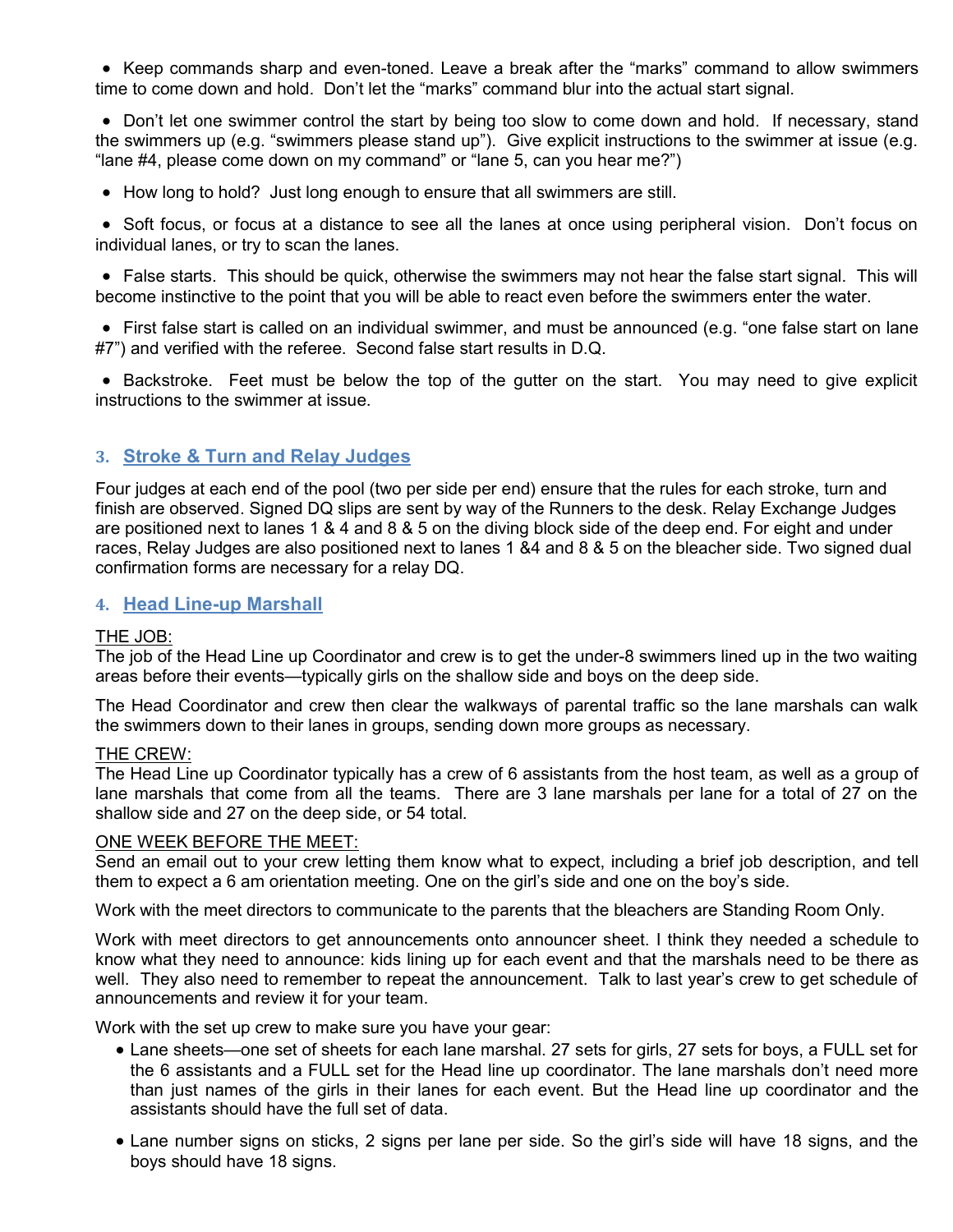- Rope for parental traffic control. About 25 ft. long.
- Signs directing boys to deep end, and girls to area on the road behind the pool.
- Walkie-talkies
- Garbage can for girls' area.

# 5. **FRIDAY SET-UP:**

On Friday, mark out the waiting areas. One easy way to do this is to use green duct tape. Ask your set up crew to pick some up for you.

The girls are on the road behind the shallow side, and the boys are on the walkway just outside the deep end of the pool. See the diagram for how to arrange the lines.

Work with set-up crew to prep the swim area for traffic control.

#### o FRIDAY: PREPPING THE POOL SPACE

During Friday set-up, supervise your team's set-up crew as they prep the bleacher side of the pool to get ready for the 8 under swimmers. The crew should set up two roped areas that run the length of the pool: one rope runs right next to the pool and has enough room for the waiting swimmer. No one else should be in that space. Once that swimmer has entered the water, the next swimmer should enter the space and wait for the signal to start the race. The lane marshal should be on the other side of the rope, but be prepared to physically restrain the swimmer, so they don't jump in when the other side starts.

The other roped area also runs the length of the pool, and has enough room for 4 or 5 swimmers as well as one lane marshal parent per lane. That second rope should leave about 5 feet of walkway before the bleachers begin.

#### o SATURDAY

:

Put enough vests and sticks for each lane there ahead of time.

Get one of the assistants to put up the signs directing the boys to the deep end of the pool and girls up the stairs...about 3-4 signs per side.

Hold an orientation meeting at each end, that is, one on the girl's side and one on the boy's side, to make sure all your lane marshals are there, and know what to expect. Make sure they all have their gear and their nametags. You should have someone designated to run the meeting on the other side of the pool from where you are.

# **6. Line up Marshalls**

# LINING UP THE SWIMMERS

Once the announcers call for the 8 & unders to line up the fun begins. Relay swimmers will head to the pool for their relay, then will join the line up. The line is arranged from slowest heat to fastest, (unlike the regular season in which heats are scheduled from fastest to slowest) so when the relay swimmers arrive, they head to the back of the line.

# Shallow side:

The girls typically line up on the shallow side of the pool, up the stairs on the road behind the pool. There is enough room for five lines of girls on one side, and 4 lines of girls on the other side. See diagram.

The girls line up behind a lane marshal (LM) who is holding a number sign for their lane. All girls should be lined up before the event begins, except the relay swimmers as noted above. Each lane has 3 LMs for a total of 27 parent volunteers per side. LM #1 will stay at the road waiting area holding a lane number. LM#2 will walk the first group of girls down to the pool and stay down there to assist the swimmers getting ready to swim. LM #3 will walk small groups of girls down to the pool, and then return up to base camp for more girls as necessary. LM #3 will also hold a number sign. All LMs should have a list of girls who are in their lanes.

Deep end: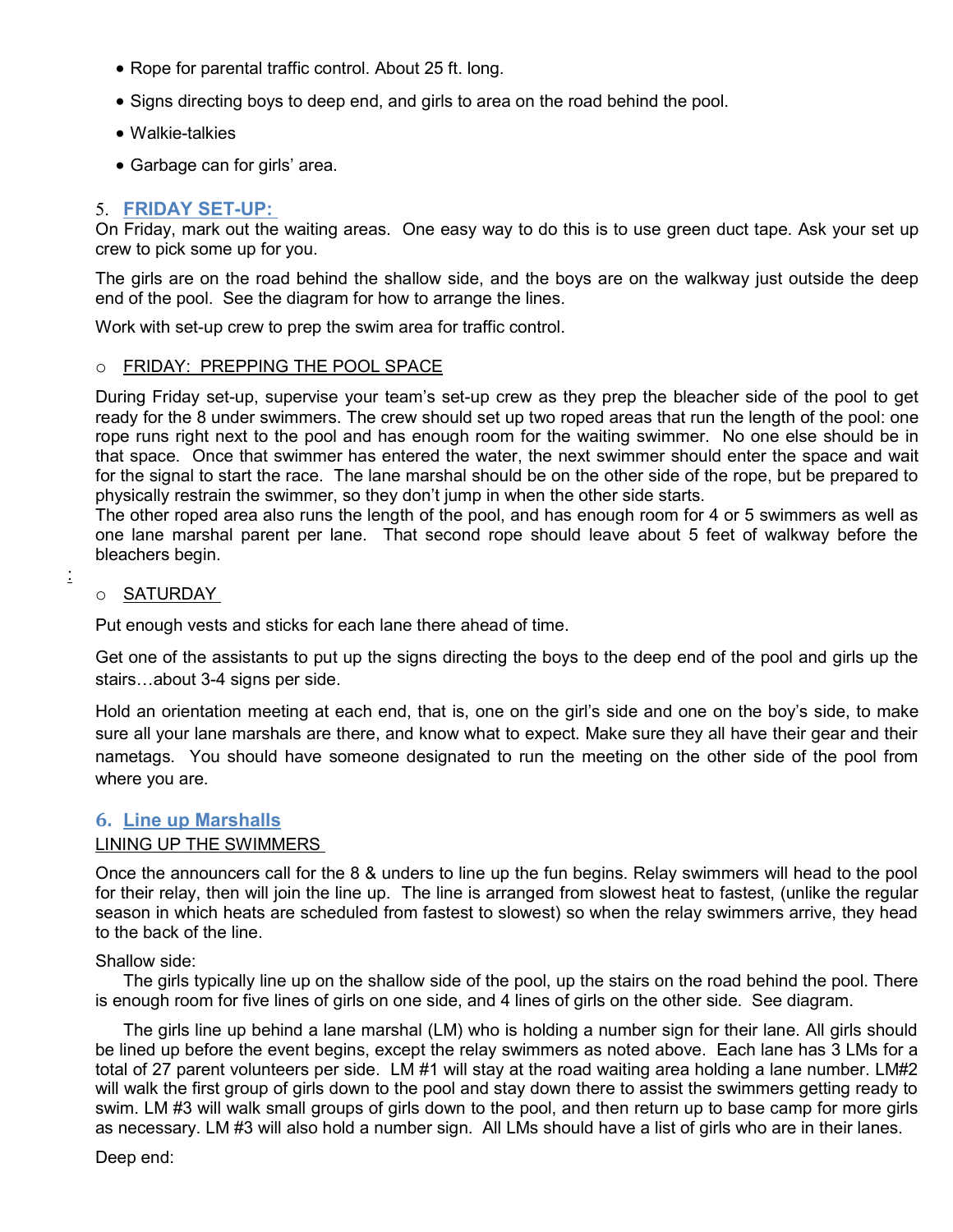The boys line up on the deep end of the pool. Their line-up positions can be seen in the diagram. The deep end runs the same way as the shallow end, but does not have to fight parental traffic to get to the pool.

# GETTING THE FIRST ROUND OF KIDS DOWN TO THE POOL:

When the time comes to get the swimmers to the pool, each lane sends a group of 4-5 swimmers down at a time. Begin with lane 9, as they have the farthest walk to get to their lane. LM#2 holding the number 9 lane sign will walk toward the pool with the swimmers behind her. Once they have passed, the LM#2 with the number 8 sign will follow with 4-5 swimmers, then 7 etc.

The boys should begin with lane 9, then  $8$ , then  $7 \ldots$  as well.

The lane marshal's on the girl's side must also get the parent traffic out of the way, so that kids can pass.

# GETTING THE PARENT TRAFFIC OUT OF THE WAY

As the kids start coming down the stairs, designate a team to block off parent traffic.

Almost everyone was happy to wait while the girls were passing through.

# GETTING THE NEXT FEW ROUNDS OF KIDS DOWN TO THE POOL

After the girls were lined up and the heats went on, when we were down to 4 heats we would send another batch down. It would vary depending on how fast or slow the heats were going. We usually sent down 4-5 heats at a time. The assistant by the pool should communicate with the Head line-up coordinator via walkie talkie and hand signals to decide when to send down another group. The HLC communicates with her assistant at the top of the hill to send down another batch.

# DEALING WITH THE IM SWIMMERS.

Since IM swimmers need to start on the blocks side of the pool, the girls will need help getting through the crowd to the block side of the pool.

You need a group to help break a path so the girls can get through to other end of the pool.

Once the IM is over your job is through!

# **7. Head Timers**

Responsible for holding timer meeting before each meet, giving instructions to timers and recorders and get timers in their places to insure a timely start of the meet.

Timers should also be instructed to help coordinate swimmers behind the blocks by calling out heats and swimmers names when the next heat is up.

# 8. **Announcer(s) & Event Coordinator**

Experience required.

Morning shift Announcers are on hand at 6:30 am at the deep end of the pool. Afternoon Announcers are in position by 12:45 pm to direct arriving parents and children to volunteer meetings and warm-up lanes and to remind parents that information is posted at the field entrance and in programs. Announcers identify each event as requested by Meet Directors.

The announcers will be positioned mid-pool on the BLEACHER SIDE of the pool to have the best view of what's happening in the pool. Announcers will announce swimmers in each heat after the start of the heat.

Swimmer announcements must be sharp, and brief, to avoid delaying the meet: "lane 4, John Doe" "lane 5, Mike Smith"

Do not squeeze in team names and other extraneous information.

9. **An Event Coordinator or Meet Director:**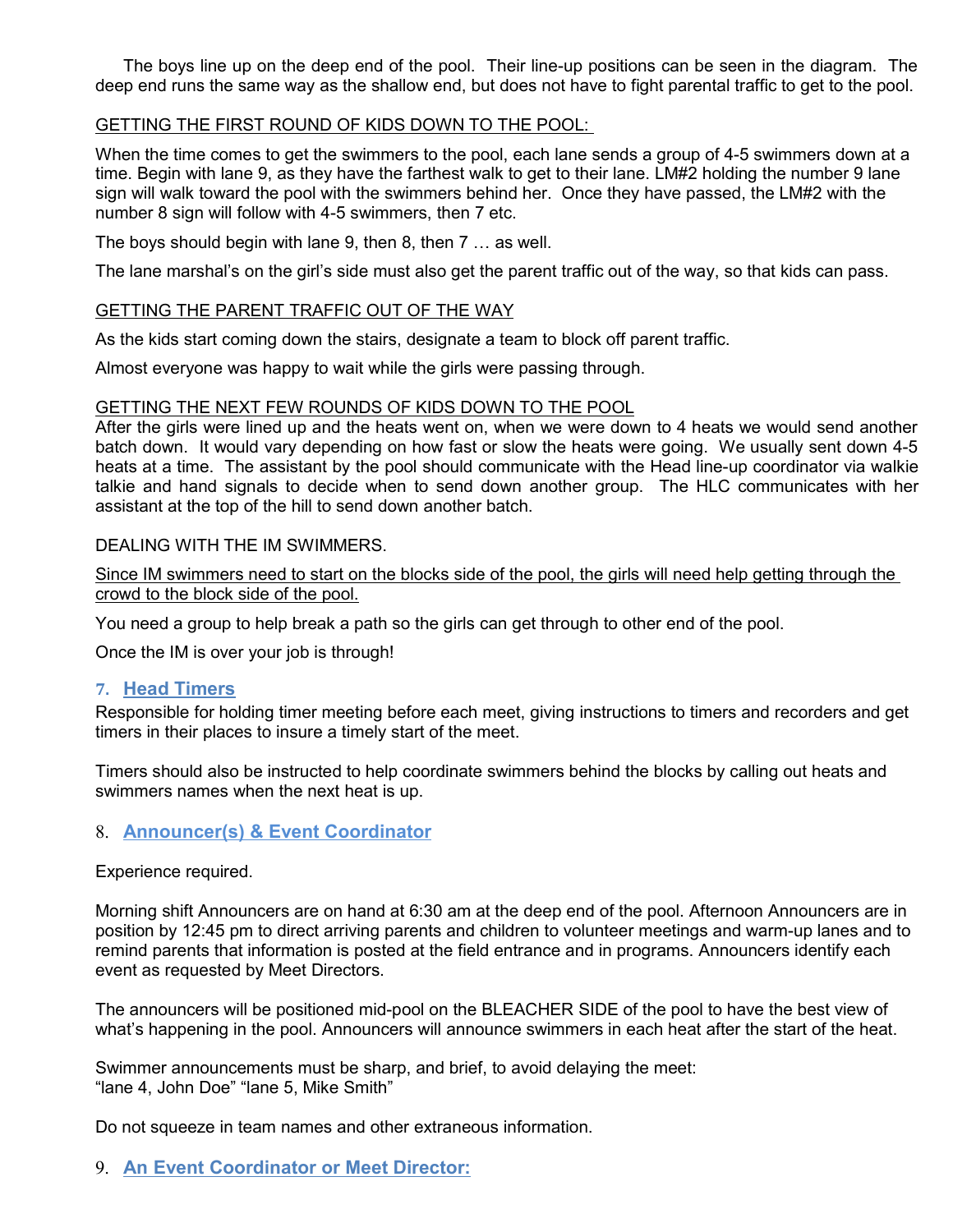- o Meet Directors will be positioned in front of the announcer's desk to indicate using flags when each end's starter is free to start the next heat.
- o Reminder: the Meet Directors, in coordination with the Starters and Referees will run the meet, and the Announcers must follow, and fill in where there are gaps. Do not hold up the meet to announce. If necessary, pause and let the race start, then complete the announcement.
- o An Event Coordinator will be positioned in front of the announcer's desk to indicate using flags when each end's starter is free to start the next heat. The Event Coordinator will relay instructions from the Meet Directors to the Announcers.

#### Timeline for Volunteers

#### Morning Program (10 & Under)

| <b>Time Position</b>                   | <b>Where to Report</b>                                                                     |
|----------------------------------------|--------------------------------------------------------------------------------------------|
| 5:30<br><b>PARKING</b>                 | <b>Drop-Off</b> Chaperones meet at "Drop-Off Zone" in parking lot (F)                      |
| 6:30<br><b>ANNOUNCERS</b>              | Announcers Station in the Bleachers (A)                                                    |
| 6:45<br><b>DESK TEAMS</b>              | Deep $(C)$ or Shallow End $(D)$ Desk that team is working.                                 |
| 6:50                                   | <b>ALL OFFICIALS</b> Referees, S&T, S&T Runners, Starters, Relay Exchange, , Announcers,   |
|                                        | Announcers Desk Area (A)<br>Meet at                                                        |
| 6:50<br><b>8&amp;U LANE MARSHALS</b>   |                                                                                            |
| positions before 7:15                  | Vol. for Boys and Girls: Meet on road behind pool $(B)$ , for 6:50 meeting then proceed to |
| 7:00<br><b>TIMERS</b>                  | Shallow End Timers meet on Ramp outside pool entrance $(E)$                                |
|                                        | Deep End Timers meet by Shed next to Deep End Desk (C)                                     |
| 7:00<br><b>GATEKEEPER</b>              | Deep $(C)$ or Shallow End $(D)$ Desk you are working                                       |
| 7:00                                   | <b>EXTRA MEET WORKERS</b>                                                                  |
|                                        | Shallow End (D) Desk                                                                       |
|                                        | <b>MERCHANDISE</b> Meet at Merchandise Tent 15 minutes before start of Shift               |
| <u>Afternoon Program (11 &amp; Up)</u> |                                                                                            |
| <b>Position</b><br><u>Time</u>         | <b>Where to Report</b>                                                                     |
| 12:45<br><b>ANNOUNCERS</b>             | Announcers Station in the Bleachers (A)                                                    |
| 1:00<br><b>DESK TEAMS</b>              | Deep $(C)$ or Shallow End $(D)$ Desk that team is working                                  |
| 1:30<br><b>TIMERS</b>                  | Shallow End Timers meet on Ramp outside pool entrance $(E)$                                |
|                                        | Deep End Timers meet by Shed next to Deep End Desk (C)                                     |
| 1:20                                   | <b>ALL OFFICIALS</b> Referees, S&T, S&T Runners, Starters, Relay Exchange, Announcers      |
|                                        | Meet at Announcers Desk Area (A)                                                           |
| 1:30<br><b>GATEKEEPER</b>              | Deep $(C)$ or Shallow End $(D)$ Desk on side you are working                               |
| 1:00                                   | <b>EXTRA MEET WORKERS</b>                                                                  |